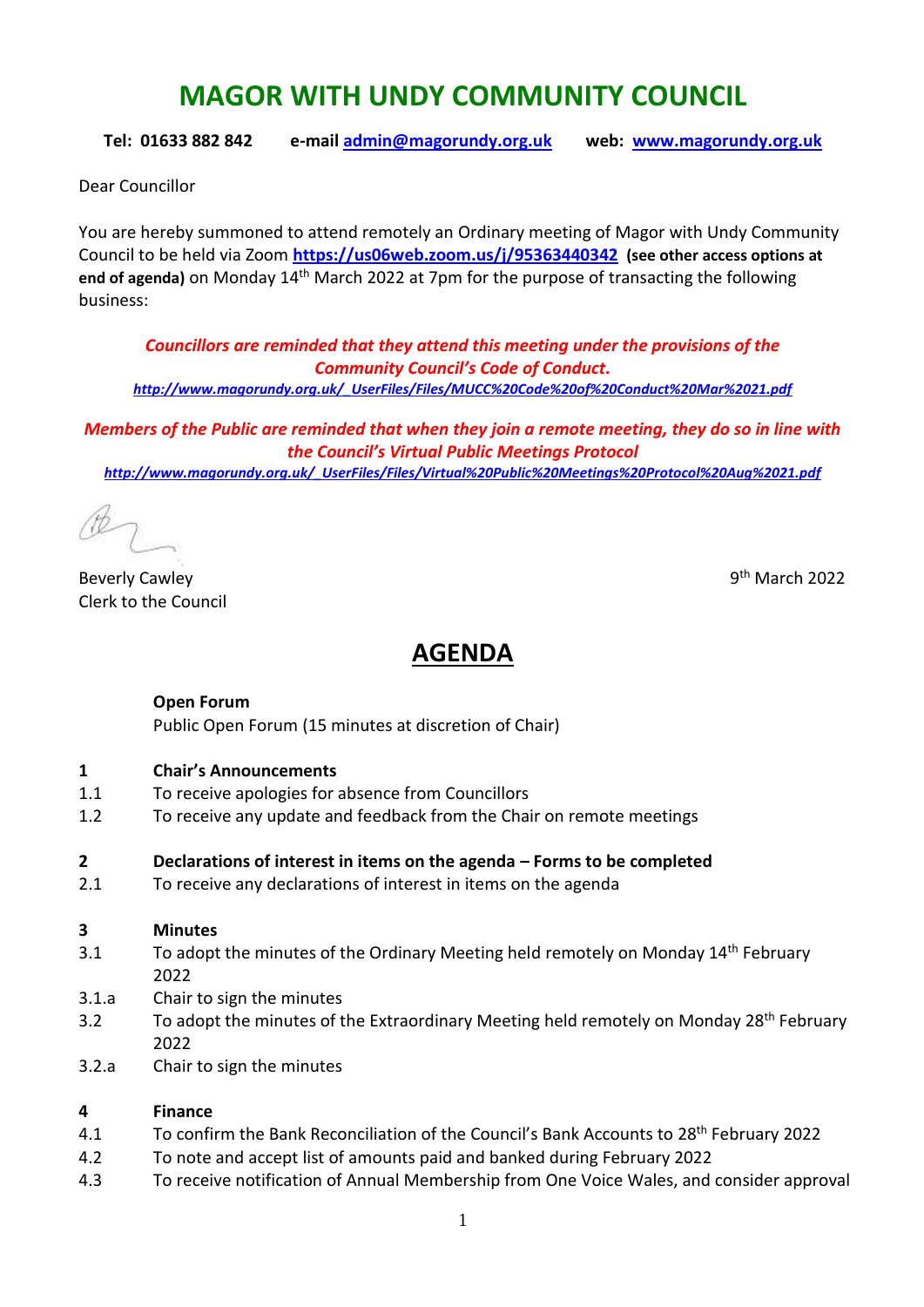of renewed membership at the cost of £934 *(under Local Govt Act 1972 s143)*

- 4.4 To receive notification of Annual Membership from Gwent Wildlife Trust, and consider approval of renewed membership at the cost of £36 *(under Local Govt Act 1972 s137)*
- 4.5 To note that the National Joint Council for Local Government Services (NJC) has agreed the new rates of pay applicable from 1 April 2021 and to agree:
	- a. To implement new rates with effect from March 2022 Salary.
	- b. To make salary back-payment (from  $1<sup>st</sup>$ April 2021 to 28<sup>th</sup> February 2022) in the March 2022 salary.
- 4.6 To note that the National Living Wage increases as at 1<sup>st</sup> April 2022 from £8.91 to £9.50

### **5 Correspondence**

5.1 To note that miscellaneous correspondence had been emailed direct to Members as appropriate.

### **6 Planning - View applications at** <http://www.monmouthshire.gov.uk/planning>

6.1 To consider:

- 6.1.a **DM/2022/00302:**  Proposed single storey rear and side extension 5 Rockfield Grove Undy
- 6.2 Notification of Pre-Planning:-
- 6.2.a Proposed industrial, storage and distribution warehouse (Use Classes B2 and B8 with ancillary B1), together with associated access, parking, landscaping and ancillary infrastructure - Land West of Wales 1 Business Park, Magor Road, Magor, Monmouthshire, NP26 3DG
- 6.3 To note Mon CC weekly new and decided planning lists <https://www.monmouthshire.gov.uk/planning-3/weekly-planning-lists/>

#### **7 Independent Remuneration Panel for Wales**

- 7.1 To receive the Annual report from the IRPW for the year 2022 to 2023 Independent [Remuneration Panel for Wales: annual report 2022 to 2023](https://eur01.safelinks.protection.outlook.com/?url=https%3A%2F%2Fgov.wales%2Findependent-remuneration-panel-wales-annual-report-2022-2023&data=04%7C01%7CLeighton.Jones%40gov.wales%7Ceb82a77f724c4da7315708d9d424ecc1%7Ca2cc36c592804ae78887d06dab89216b%7C0%7C0%7C637774077311159118%7CUnknown%7CTWFpbGZsb3d8eyJWIjoiMC4wLjAwMDAiLCJQIjoiV2luMzIiLCJBTiI6Ik1haWwiLCJXVCI6Mn0%3D%7C3000&sdata=qu0AxrCN1ap0hfysvVih4fMFitHo2aXkDya9HBCyz7Q%3D&reserved=0) *(refers Town & Community Councils: pages 47 - 59)*
- 7.2 To note that the IRPW Annual Report for the year 2021 to 2022 remains in place until the May 2022 elections, and that the new Report 2022-2023 comes in to effect on 8<sup>th</sup> May 2022.
- 7.3 To note a Council resolution is required to adopt (or not) non-mandatory determinations 46,47,48,49,50,51 *(see table 12 of IRPW Annual Report 2021-2022)*
- 7.4 To consider item 13.40 of the IRPW Annual Report 2022-2023:
	- a. To resolve when the payment is actually to be made to the member
	- b. To resolve how many payments, the total amount payable is broken down into;
	- c. To resolve whether and how to recover any payments made to a member who leaves their role during the financial year

#### **8 Boundary Changes May 2022**

8.1 To consider the need for a working group to discuss the handover of assets to Rogiet Community Council, and agree any actions.

#### **9 Monmouth and Parkwall Ambulance Stations**

9.1 To receive a letter from Cllr Richard John, Leader Monmouthshire County Council seeking support to object to the proposal to remove the Rapid Response Vehicles (RRVs) based at Monmouth and Parkwall (between Caldicot and Chepstow) stations and agree any actions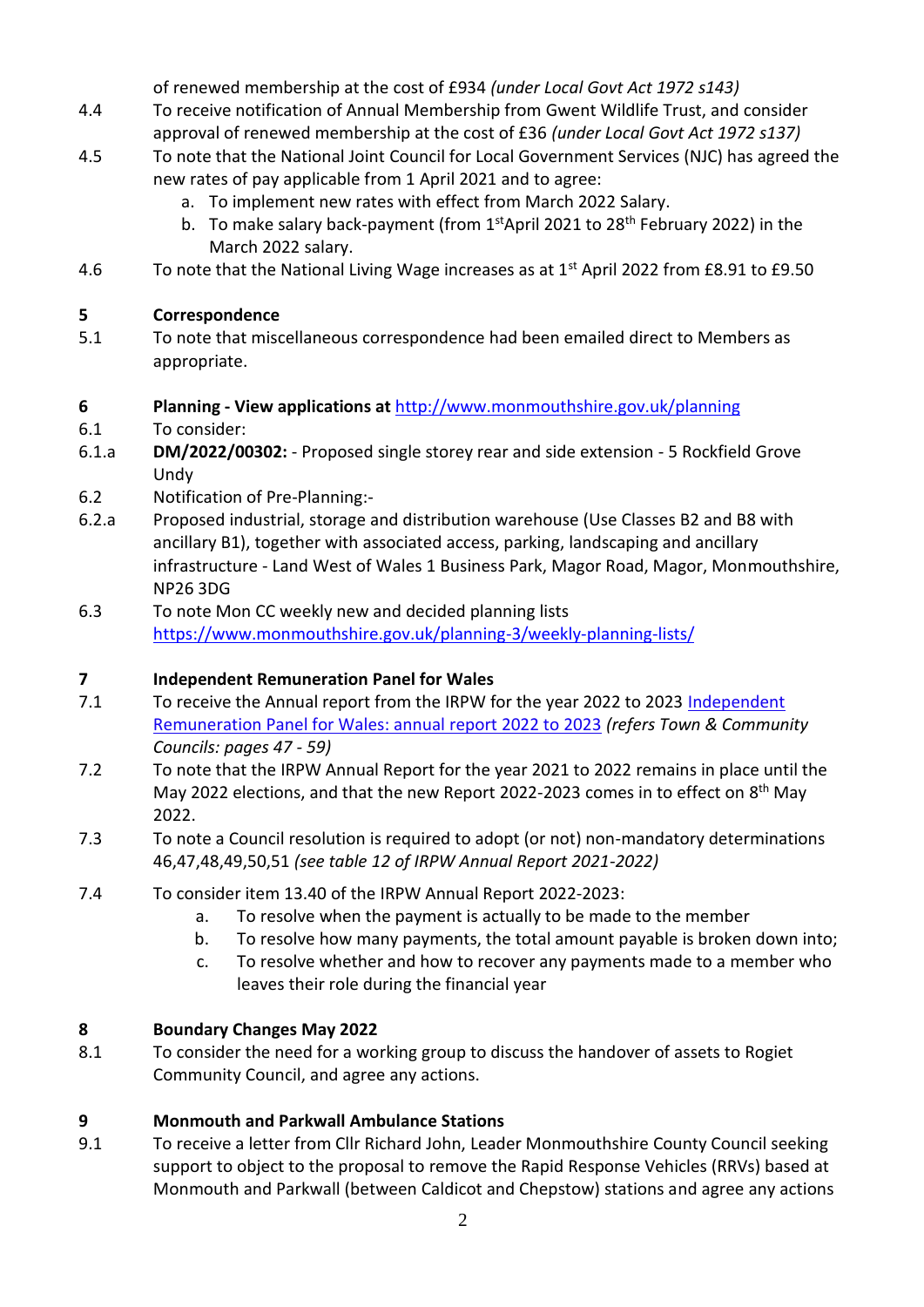required.

## **10 Regeneration of Magor Square**

- 10.1 To discuss the way forward, in general, in preparation for a steering group to be set up with Mon CC and other partners following the Elections in May 2022
- 10.2 To receive feedback on the proposed Markets in Magor Square, and agree any actions required.

## **11 The Hayloft – proposed new Council Office**

11.1 To receive feedback on progress made, and agree any actions.

## **12 Dog Waste Management**

- 12.1 To note that information regarding Council's dog waste bins has been sent to Mon CC in respect of the proposed new contract.
- 12.2 To note feedback from Merlin Environmental Waste in respect of dog waste bins that are continually overflowing, and agree any actions.
- 12.3 To note that the office no longer has a stock of dog waste bags to supply to the outlets, and consider purchasing a stock at the cost of £20.54 per 1,000 *(under Litter Act 1983 s5 & 6)*

## **13 Village Improvements**

## 13.1 **Village Maps:**

- 13.1.a To receive feedback from the Clerk and agree any actions required.
- 13.2 **Welcome Signage**
- 13.2.a To receive feedback from the Clerk and agree any actions required
- 13.3 **Finger Posts**
- 13.3.a To receive feedback from the Clerk and agree any actions required.

#### 13.4 **Brown & White Tourism Signs**

13.4.a To receive feedback and agree any actions required.

## **14 Working Groups**

- 14.1 **Queen's Platinum Jubilee Working Group**
- 14.1.a To receive a report from the working group, and agree any recommendations.

## 14.2 **MUGA Working Group**

14.2.a To receive a report from the working group and agree any actions

## 14.3 **Summer & Winter Planting Working Group**

14.3.a To receive feedback from the working group and agree any actions

## **15 Reports**

## 15.1 **Councillors**

- 15.1.a Flooding: To receive any written reports in respect of flooding issues in the area, and agree any actions required. *(subject to receipt of papers)*
- 15.1.b Village Assessment: To receive any written reports in respect of the Village assessment and monitoring *(subject to receipt of papers)*
- 15.1.c To receive any activity reports from Councillors *(subject to receipt of papers)*
- 15.1.d To receive any other reports from Councillor representatives on outside bodies *(subject to receipt of papers)*

## **Exclusion of Press & Public Under Section 1 (2) of the Public Bodies (Admission to Meetings) Act 1960**